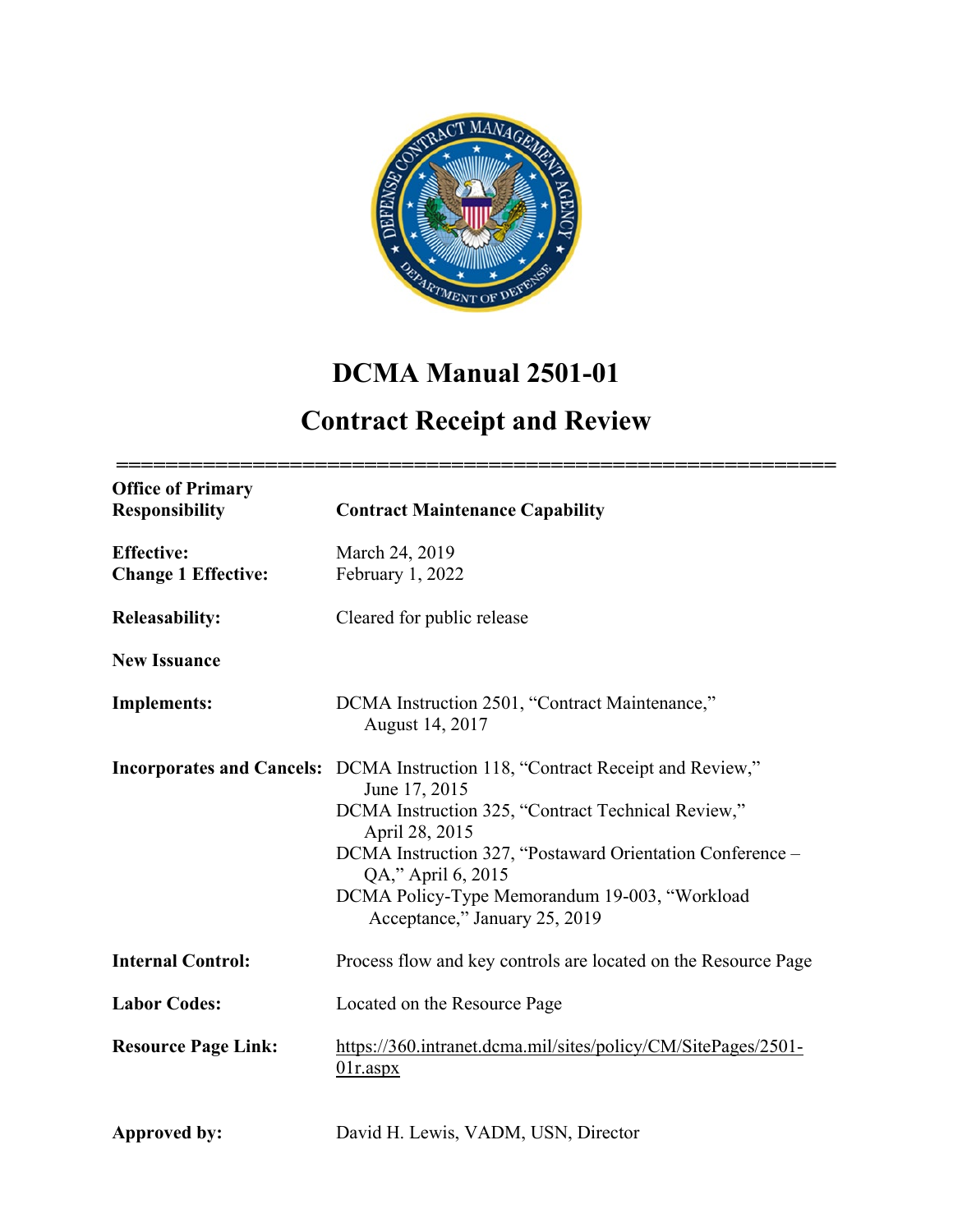## **Change 1 Approved by:**David G. Bassett, LTG, USA, Director

Purpose: This issuance, in accordance with the authority in DoD Directive 5105.64, "Defense Contract Management Agency (DCMA)":

 $\mathcal{L}_\text{max}$  , and the contract of the contract of the contract of the contract of the contract of the contract of the contract of the contract of the contract of the contract of the contract of the contract of the contr

- Implements policies established in DCMA Instruction 2501, "Contract Maintenance"
- Establishes procedures for the identification of contract requirements
- Establishes procedures for the identification of contract defects and deficiencies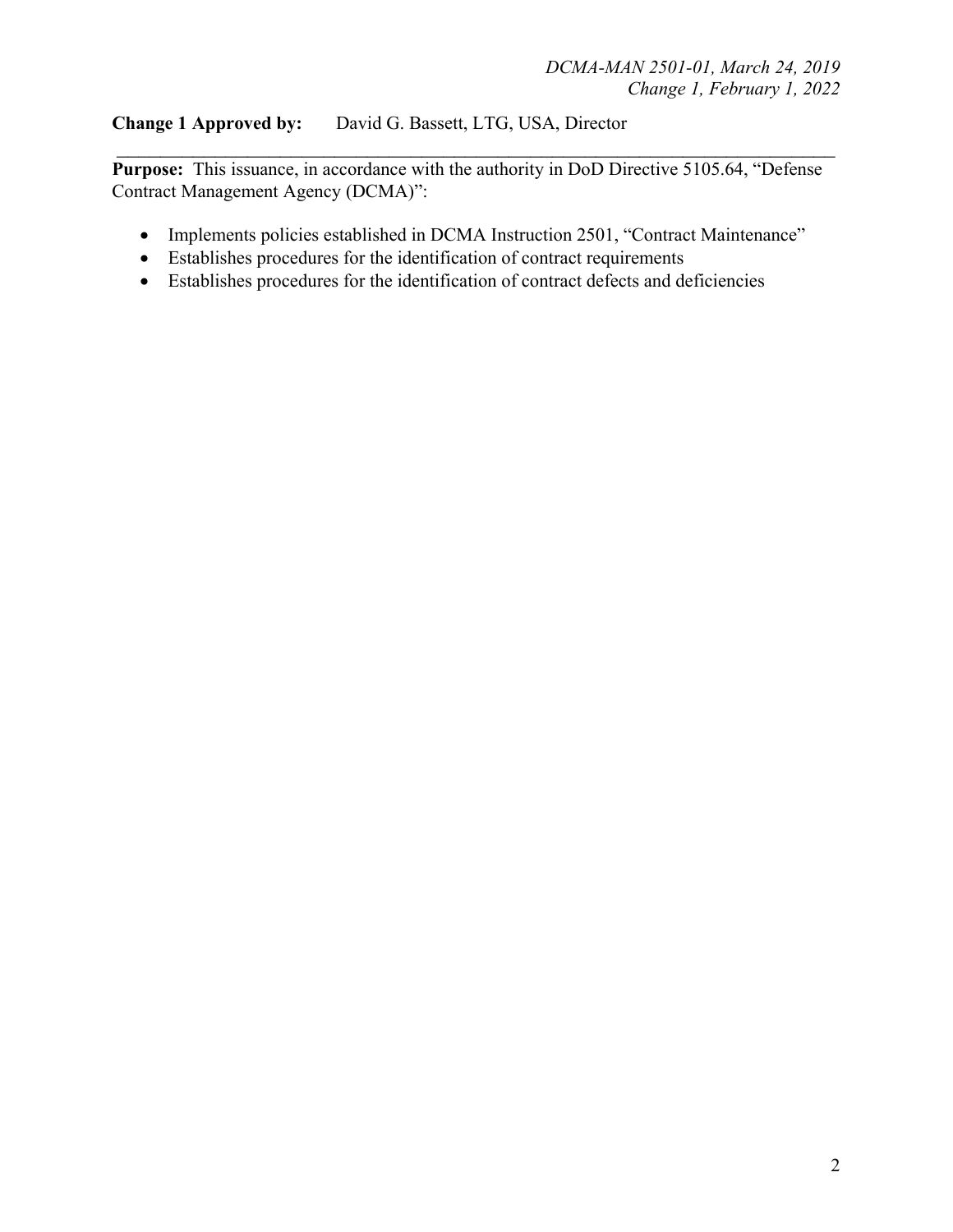## **SUMMARY OF CHANGES**

This Manual has substantive changes. The most notable changes are as follows:

- Updated to align with DCMA Manual 4502-02, "Workload Acceptance"
- Updated to align with DCMA Manual 2101-04, "Delegate Surveillance"
- Updated Paragraph 3.8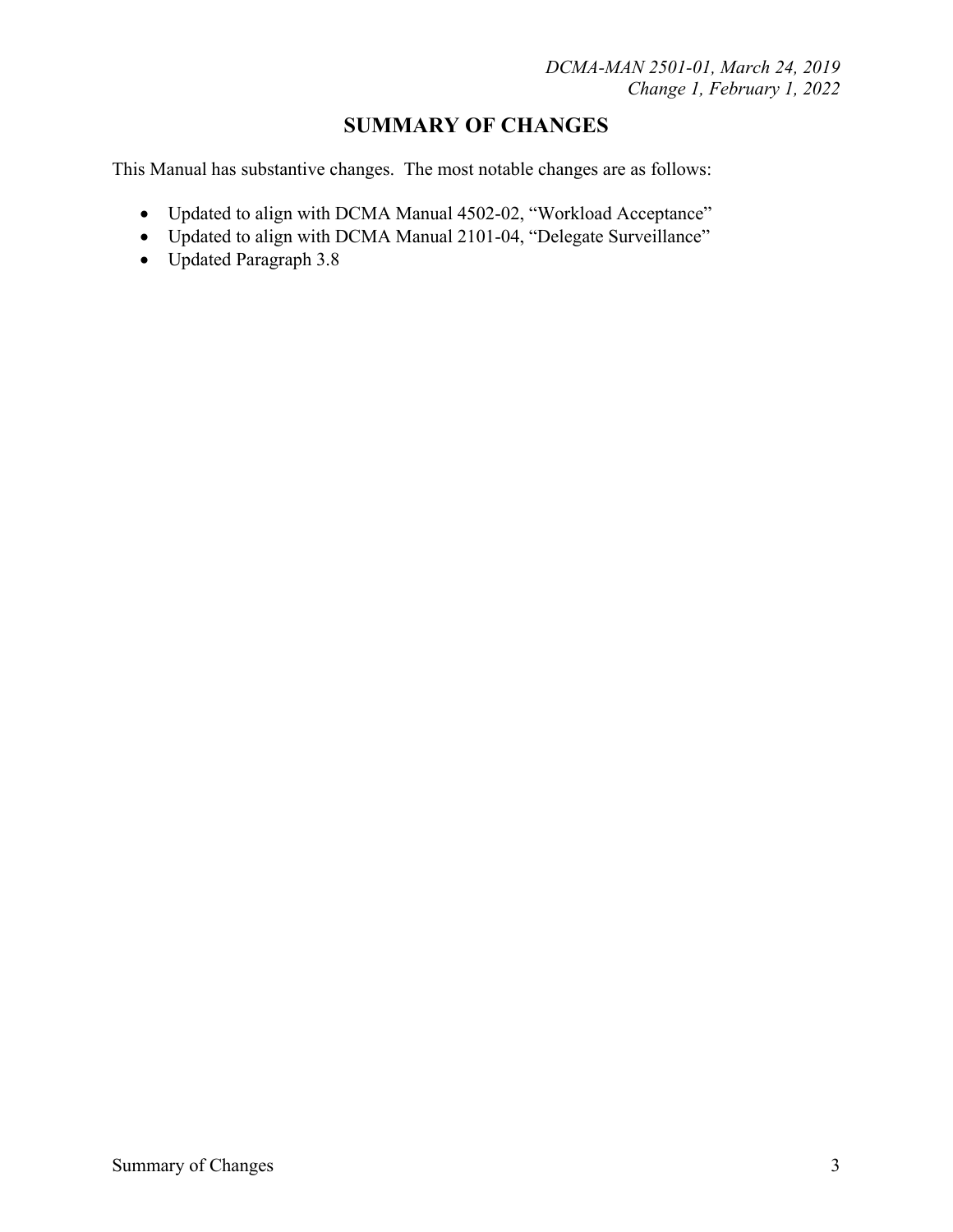# **TABLE OF CONTENTS**

| <b>GLOSSARY</b> |  |  |  |
|-----------------|--|--|--|
|                 |  |  |  |
|                 |  |  |  |
|                 |  |  |  |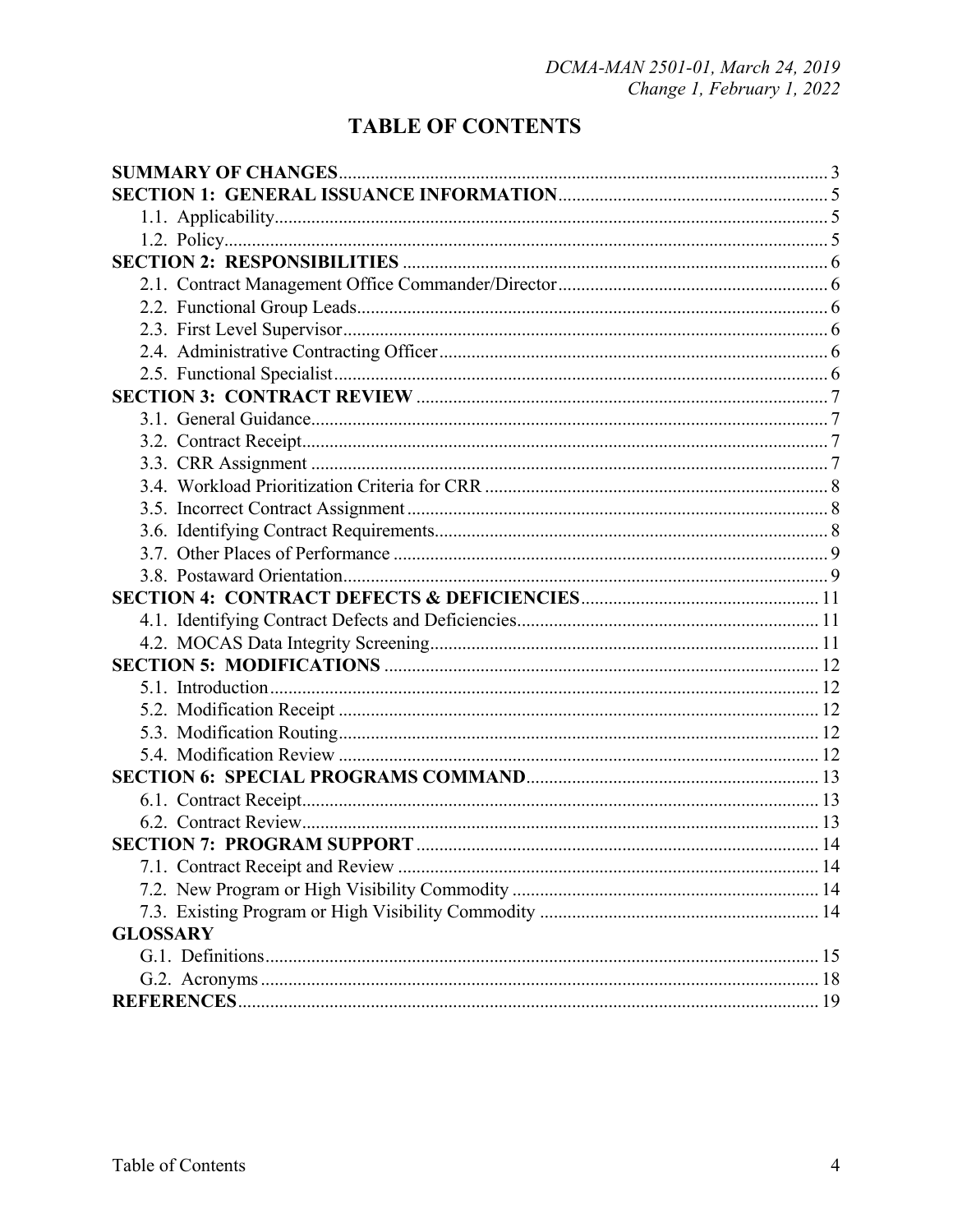## **SECTION 1: GENERAL ISSUANCE INFORMATION**

**1.1. APPLICABILITY.** This issuance applies to all DCMA activities involved with contract administration services (CAS). Exceptions to this Manual apply to DCMA Special Programs Command (DCMAS). Special Access Programs (SAP) and Sensitive Compartmented Information (SCI) contracts must be processed in accordance with (IAW) DCMAS and customer security requirements following the intent of this Manual.

#### **1.2. POLICY.** It is DCMA policy to:

 a. Conduct an initial review of contracts assigned to DCMA within 30 calendar days of receipt. This review assures contracts are assigned to the correct personnel within DCMA as well as identifies contract requirements for which DCMA Functional Specialists provide surveillance and oversight of contract compliance.

 b. Ensure Functional Specialists properly review, identify, and document contract requirements associated with their area of responsibility.

 c. Conduct Contract Receipt and Review (CRR) consistent with Federal Acquisition Regulation (FAR) Subpart 42.201; Defense Federal Acquisition Regulation Supplement (DFARS) Subpart 242.202; DoD Directive 5105.64, "Defense Contract Management Agency (DCMA);" and DCMA Instruction (DCMA-INST) 2501, "Contract Maintenance."

 d. Promote an environment of cross functional integration during requirements identification.

e. Execute this Manual in a safe, efficient, effective, and ethical manner.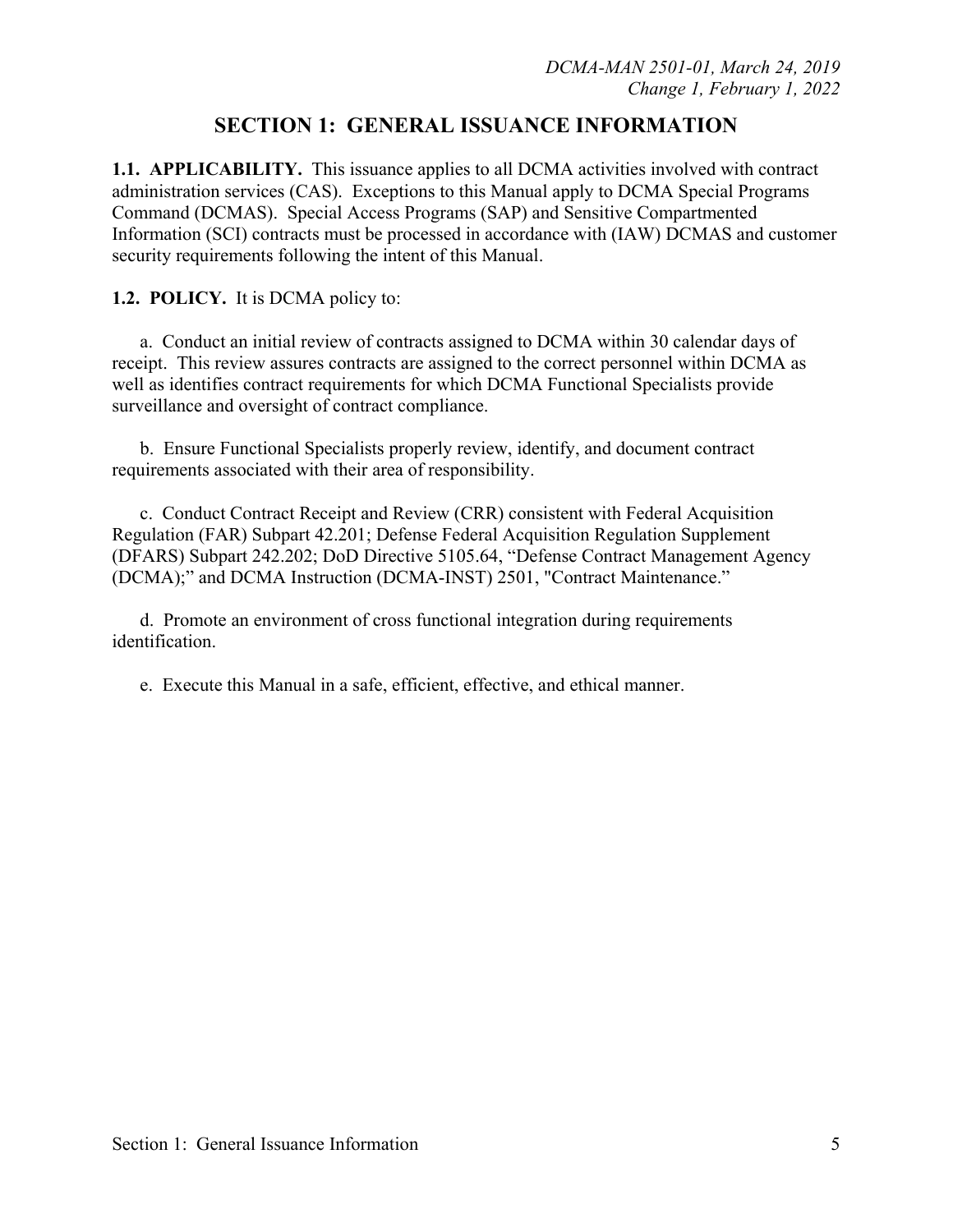# **SECTION 2: RESPONSIBILITIES**

## **2.1. CONTRACT MANAGEMENT OFFICE (CMO) COMMANDER/DIRECTOR.**

Ensures necessary resources are available for the identification of contractual requirements.

**2.2. FUNCTIONAL GROUP LEADS.** Implement the process defined within this manual to identify and document contract requirements within the agency system of record for CRR for their organization's workload.

**2.3. FIRST LEVEL SUPERVISOR (FLS).** The FLS must ensure maintenance of the Contract Management Team (CMT). Additionally the FLS must ensure employee workload assignments are made, coordinated, communicated, and that internal controls are implemented to ensure CRR is performed within scheduled timeframes in the agency system of record.

**2.4. ADMINISTRATIVE CONTRACTING OFFICER (ACO).** The ACO identifies functional key contract requirements (KCR) and functional contract requirements at the contract or Contract Line Item Number (CLIN) level, issues modifications, reviews and approves Contract Deficiency Reports (CDR), makes Postaward Orientation (PAO) determinations when required or upon request of the Procurement Contracting Officer (PCO) or Functional Specialists, executes modifications in support of the Workload Acceptance (WA) process, IAW DCMA Manual (DCMA-MAN) 4502-02, "Workload Acceptance," as required, and ensures CRR is performed within the scheduled timeframes.

**2.5. FUNCTIONAL SPECIALIST.** The Functional Specialist for their Functional Area (e.g., Contract Administrator, Industrial Specialist, Procurement Technician, Property Administrator, Quality Assurance Specialist, Engineer, or Earned Value Management Specialist) identifies and forwards potential WA issues to their WA Lead (WAL), initiates and prepares CDRs for ACO approval, and forwards Mechanization of Contract Administration Services (MOCAS) input errors to the Data Integrity Screening (DIS) Personnel for correction when applicable. The Functional Specialist also identifies functional KCRs and functional contract requirements at the contract, CLIN, or schedule level, must be aware of requirements identified by other functional specialists, makes a postaward recommendation as required, and ensures CRR is performed within the scheduled timeframes.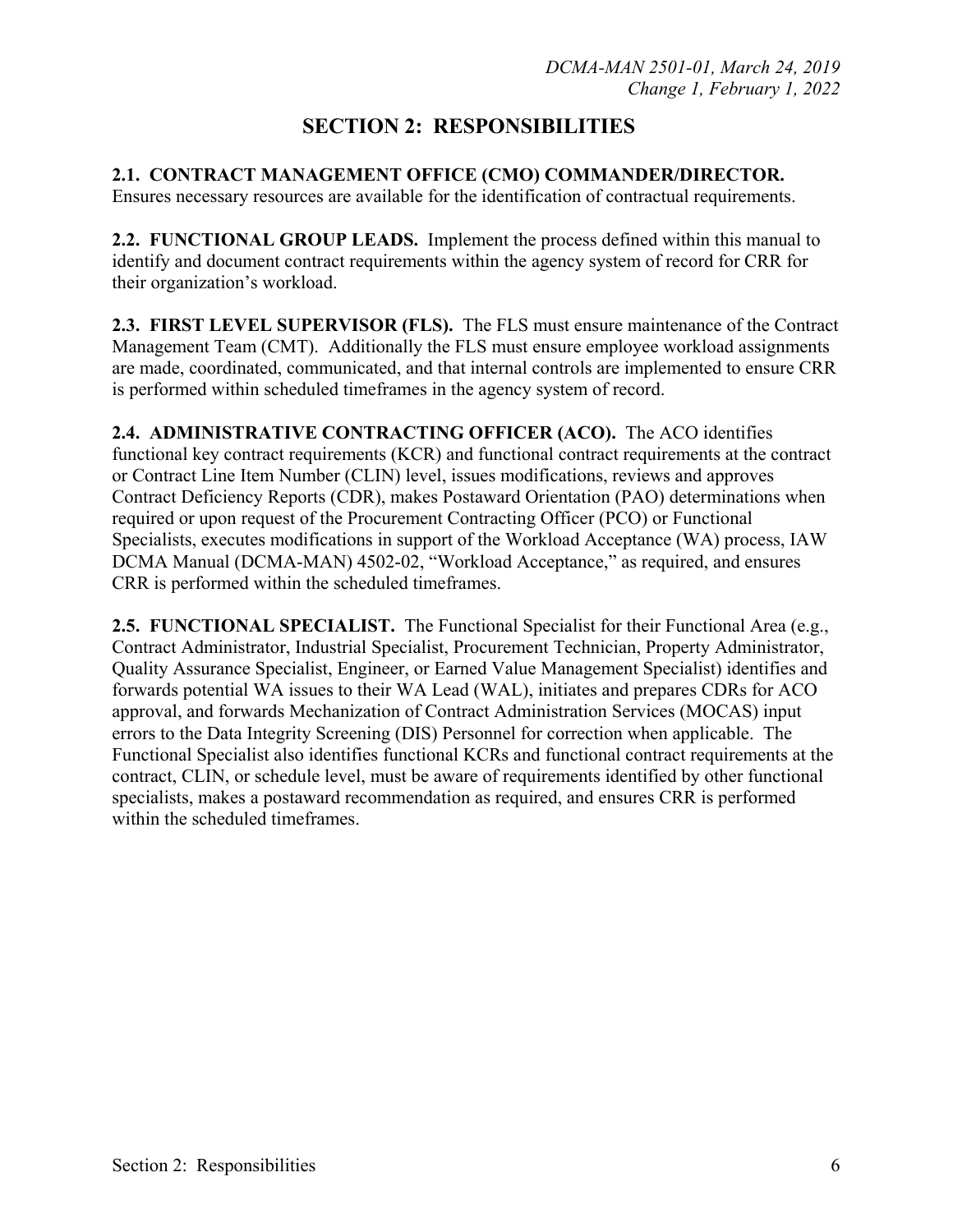## **SECTION 3: CONTRACT REVIEW**

**3.1. GENERAL GUIDANCE.** CRR is the process by which DCMA receives and reviews contracts and modifications to identify customer requirements for CAS. Assignment of contract administration and functions are governed by FAR 42.202, FAR 42.302, DFARS 242.202, and DFARS 242.302 (see Resource Page).

 a. DCMA performs CAS for DoD components, International Organizations, Foreign Governments, and other authorized Federal agencies under OSD direction IAW DoD Directive 5105.64.

 b. If, during CRR the Functional Specialist identifies a contract that should be included on the WA Tracker, an error is identified that would change the WA decision, or there is a concern about resources needed to perform CAS, the Functional Specialist will provide the contract to their assigned WAL for processing IAW DCMA-MAN 4502-02.

**3.2. CONTRACT RECEIPT.** IAW DFARS Procedures, Guidance, and Information (PGI) 204.201(3)(i), issuing offices must distribute contracts and modifications electronically. DCMA retrieves electronic information for contracts and modifications that have been assigned to DCMA for administration to populate its systems to begin the contract administration process.

#### **3.3. CRR ASSIGNMENT.**

**a. Workload.** Workload is assigned by the FLS and can be based on programs, facilities and geographic areas. Routing assignments must be managed on a continuous basis to ensure that mission objectives are met, skillsets and competencies are assigned appropriately, and that resources are efficiently and effectively managed.

**b. Contract Routing.** Contracts are routed to specific Functional Specialists for CRR based upon requirements identified in the contract and the associated mapping within CMT. At a minimum, one Functional Specialist within each of these functional areas (i.e., Contracts, Quality Assurance, and Engineering & Manufacturing) must have routing established at the CMO DoD Activity Address Code level. This allows for routing of new contracts/contractors that do not have an established CMT profile. See the Resource Page for additional guidance on routing under "Support Documents."

**c. CRR Metric.** Contracts assigned to DCMA for contract administration must be reviewed within 30 calendar days of receipt. For purposes of calculating the 30-day time frame, the date the contract is received is defined as the date a CRR task is generated in the Agency's system of record for CRR (see the Resource Page under "Support Documents" for identification of this system).

**d. Multi-functional Review.** During contract review, if a Functional Specialist determines that a contract requirement was not identified, and subsequently not routed to that function, they are to notify the specific function of the requirement.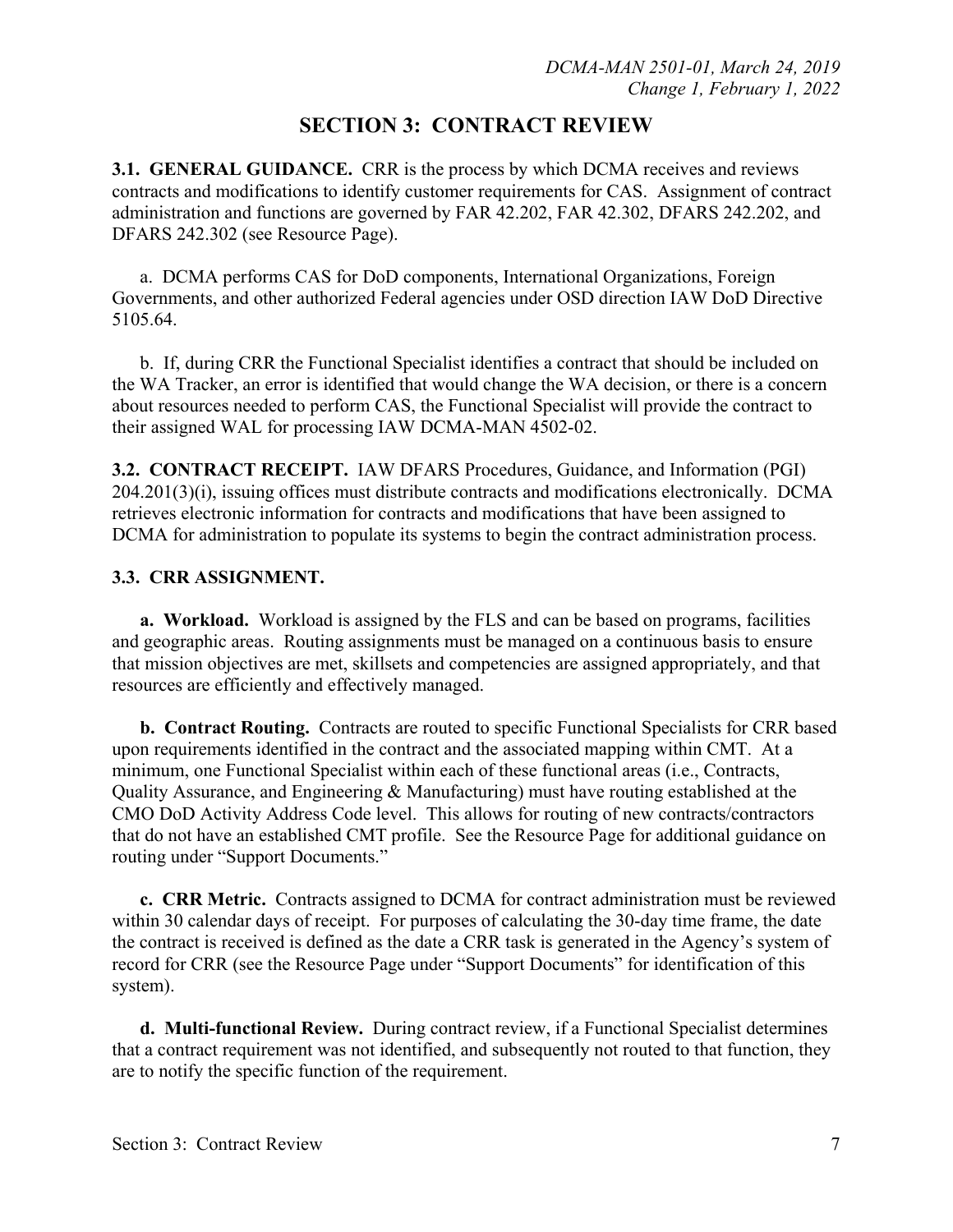**3.4. WORKLOAD PRIORITIZATION (WP) CRITERIA FOR CRR.** DCMA utilizes a risk-based determination for contract review. The three types of reviews are:

**a. Review Not Required.** Contracts that meet the requirements established on the "WP Filter Info" tab of the CRR Job Aid (located on the Resource Page under "Required Documents, Forms and Templates") do not require review or documentation.

**b**. **Review Required.** Contracts that do not meet the WP Filter criteria require review and documentation by the applicable Functional Specialist.

**c. Limited Review.** When a contract is received with a final delivery date prior to the expiration of the 30-day window for CRR and the contract is delivered complete within the 30 day window for CRR, the final acceptance in Wide Area Workflow indicates that the receiving report information matches the contract. This acceptance fulfills the requirement for CRR.

#### **3.5. INCORRECT CONTRACT ASSIGNMENT.**

**a. CRR Incorrectly Assigned to the Functional Specialist.** As soon as this is recognized, the Functional Specialist should notify their FLS. The FLS will review the assignment to determine the responsible Functional Specialist and reassign it accordingly. The 30-day CRR time period is not reset upon reassignment to another Functional Specialist. The FLS must ensure the CMT is updated to reflect the correct reassignment.

**b. Contract Assigned to Incorrect CMO.** If a contract has been assigned to an incorrect CMO, the Functional Specialist that discovers the mistake must notify the cognizant ACO to issue an administrative modification correcting the administration office to the proper CMO IAW the CAS Directory. Additionally, the Functional Specialist must create a CDR IAW DFARS PGI 204.270-2(c)(4)(i).

**c. Non-Mission Work.** DCMA-MAN 4502-02 identifies DCMA Mission Work. The Functional Specialist(s) receiving work for CRR that they believe was erroneously assigned to DCMA must notify their CMO/Center WAL so the work can be processed pursuant to DCMA-MAN 4502-02.

**3.6. IDENTIFYING CONTRACT REQUIREMENTS.** In order for DCMA Functional Specialists to provide surveillance and oversight of contract compliance, timely identification of contract requirements is necessary. During the Functional Specialist's review of the contract/modification, to include any attachments such as the Contract Data Requirements List (CDRL), Statement of Work (SOW), drawings, technical data packages etc., the Functional Specialist will identify functional specific requirements, also known as KCRs. For a list of KCRs broken down by function, please see the CRR Job Aid located on the Resource Page under "Required Documents, Forms and Templates." Documentation of the Functional Specialist's validated contract requirements will be maintained in the Agency system of record for record retention. Additionally, due to the extensive, detailed technical requirements of Navy Special Emphasis Program contracts, Naval Special Emphasis Operations Quality Assurance Representatives must document all CRR pursuant to DCMA-MAN 2301-05, "Navy Special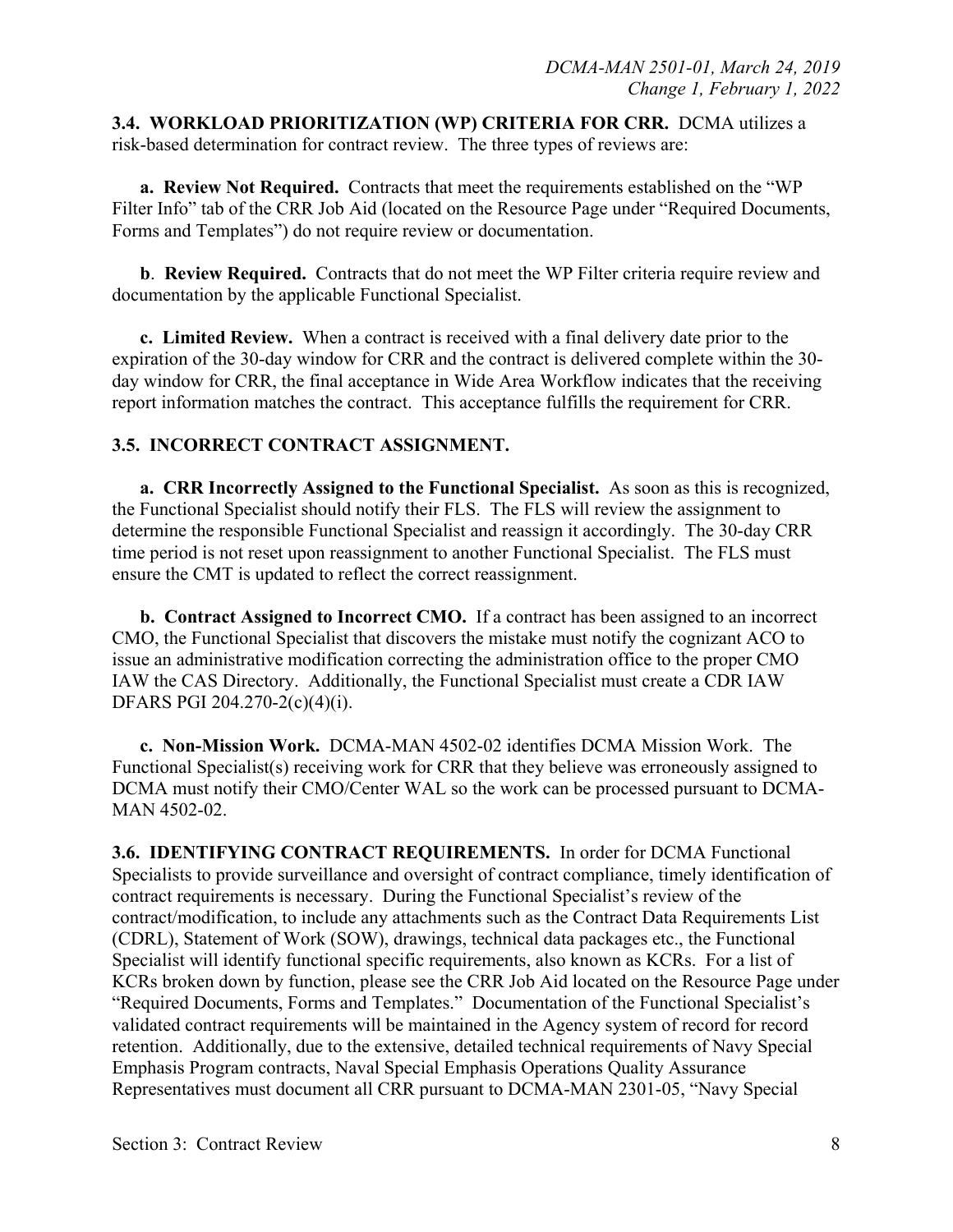Emphasis Program." In addition to identifying KCRs, Functional Specialists must be aware of other contract requirements, such as contract deliverables, delivery schedule data, payment data, etc., that is maintained in the Agency's payment and administration system. These contract requirements will be reviewed and validated during DIS. For more information on DIS, please see DCMA-MAN 2501-05, "MOCAS Data Integrity Screening."

**3.7. OTHER PLACES OF PERFORMANCE.** In some instances, contracts awarded to the prime contractor will identify other places of manufacture. Functional Specialists often refer to these contracts as Place of Performance or "PoP" contracts. The responsibility to perform CRR for contracts and modifications resides with the applicable Functional Specialist(s) at the CMO with primary contract administration responsibility. In addition, the applicable Functional Specialist(s) must notify the CMO cognizant of the contractor performing the PoP contract. The review conducted by the Functional Specialist(s) at the CMO with primary contract administration responsibility will be used as a baseline for surveillance activities pursuant to DCMA-MAN 2303-01, "Surveillance," and for any necessary PoP notifications/communications/requests or delegations. Refer to DCMA-MAN 2101-04, "Delegate Surveillance," for PoP notification requirements. If surveillance is to be performed by the Functional Specialist(s) responsible for oversight at the other places of manufacture as a result of a PoP notification or delegation, a review of the requirements will also be performed by the PoP Functional Specialist(s) IAW Paragraph 3.6. Contract Defects and Deficiencies (CDD) must be communicated to the Functional Specialist(s) at the primary CMO who will then submit a CDR IAW Paragraph 4.1. When activities occur at a subcontractor's facility that require surveillance or oversight of contract compliance, Functional Specialist(s) will refer to DCMA-MAN 2101-04, when making a decision to issue a letter of delegation. Performance at the prime contractor's business units, segments, divisions, product departments, plants, or other subdivisions may be treated similarly for CRR related activities.

**3.8. PAO.** PAO aids both the Government and contractor personnel in achieving a clear and mutual understanding of all contractual requirements. It also enables the identification and resolution of potential contract administration problems. PAOs can be conducted by a meeting, or in lieu of a meeting, via letter or other written form of communication to the contractor. For further information on conducting and documenting postaward orientations see the guidebook on the Resource Page.

**a. PAO Recommendations.** Not all new contracts require a PAO; therefore, during CRR, Functional Specialists must decide if a PAO would be beneficial. If so, they must submit a PAO recommendation to the ACO, including reasons for the orientation and the type of orientation. Functional Specialists should consider the criteria listed at FAR Subpart 42.502, "Selecting contracts for postaward orientation," when deciding whether PAO is necessary. Modifications do not require PAO recommendations or determinations (FAR 42.503 and FAR 42.504). PAO recommendations will be documented in the Agency system of record for CRR.

**b. PAO Determinations.** While cognizant Government or contractor personnel may request the contracting officer to arrange for orientation, it is up to the contracting officer to determine whether a PAO in any form is necessary. Upon receipt of a positive Functional Specialist PAO recommendation, including rationale and recommended type of orientation, the ACO must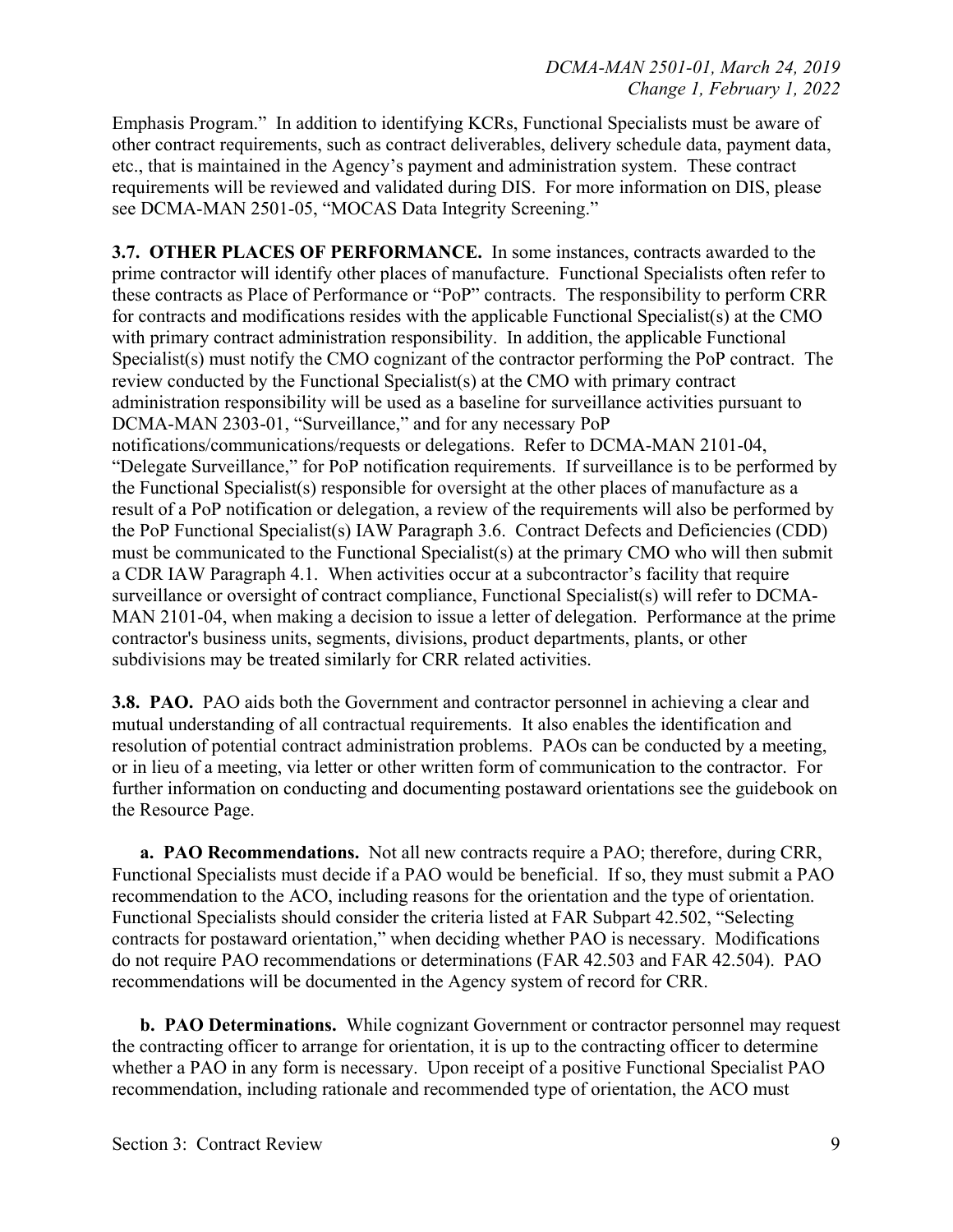determine the type of orientation, if any, to be initiated. When varying opinions exist regarding whether or not to hold an orientation, the ACO will make the final determination. In these instances, at a minimum, a limited postaward conference is required. The ACO must document the rationale for their determination in the agency's system of record for CRR. PAO determinations are not necessary if the contract is at or below the Simplified Acquisition Threshold and no positive PAO recommendations are received from the Functional Specialist(s). PAO determinations, when required, must be made within 30 days after all the Functional Specialists have completed CRR. PAO determinations will be documented in the Agency system of record for CRR.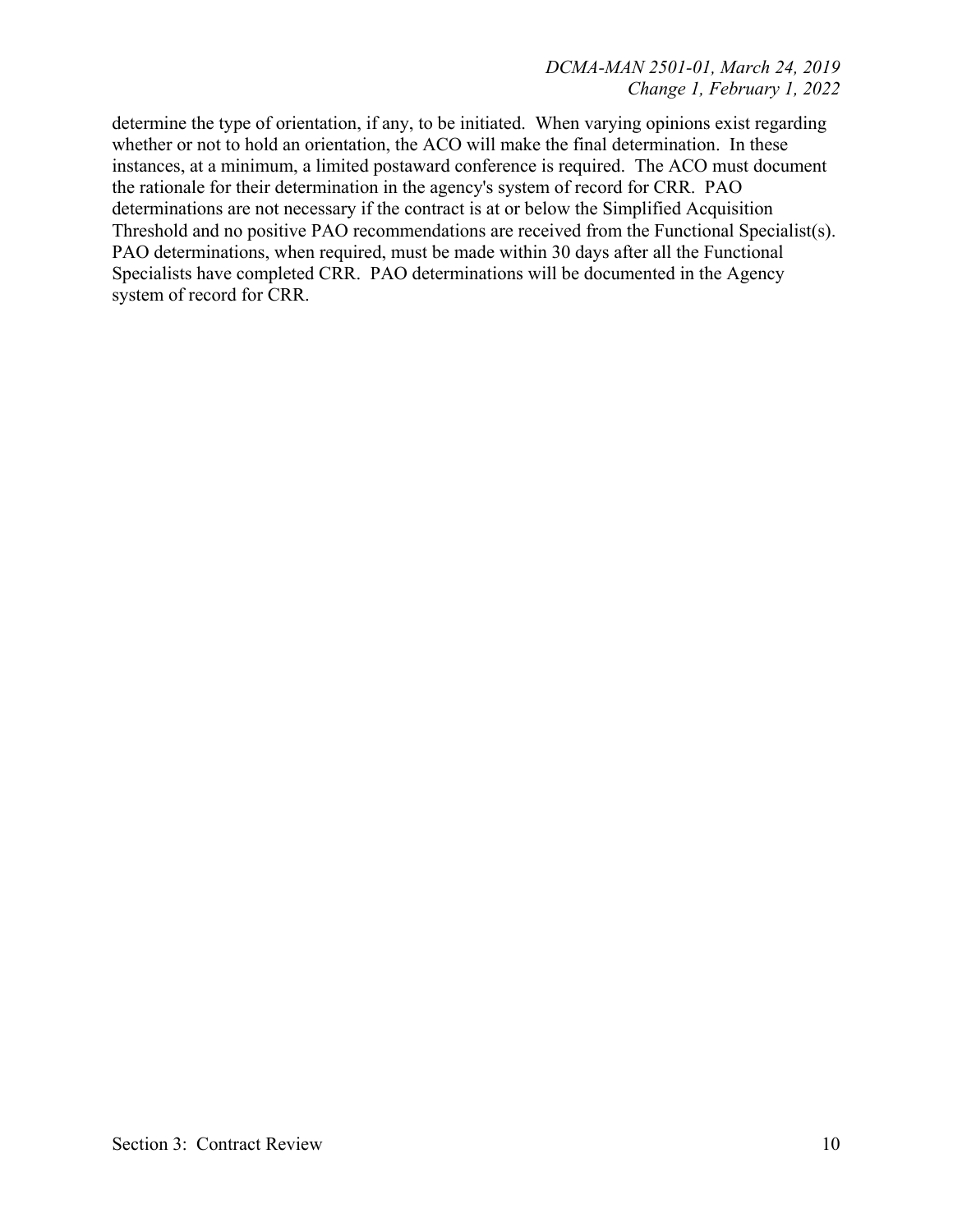## **SECTION 4: CONTRACT DEFECTS AND DEFICIENCIES**

**4.1. IDENTIFYING CDDs.** Contract defects are defined as legal, regulatory, or fiscal errors/omissions in the contract that require correction. Contract deficiencies are defined as errors in the contract that should be corrected, but do not delay contractor performance or government surveillance. The CDDs contained on the CRR Job Aid include the CDD criteria and the functional area responsible for identification. The CDDs are mapped to the CDR Reason Codes found in the CDR system. See the Resource Page for the CDD tab contained within the CRR Job Aid located under "Required Documents, Forms and Templates." If CDDs are identified, the Functional Specialist documents the CDDs and also submits a CDR as required. Documentation of the Functional Specialist's identified CDDs will be maintained in the Agency system of record for records retention. In certain instances, CDRs are not required to be issued. A list of the exceptions to CDR issuance can be found on the Resource Page under "Guidance."

**4.2. MOCAS DIS.** MOCAS DIS is the process of ensuring an exact match of the data elements contained in the contract to the data fields that are electronically translated into MOCAS. It is a separate but parallel process to CRR. Both processes can be performed simultaneously. For more information on MOCAS DIS, see DCMA-MAN 2501-05.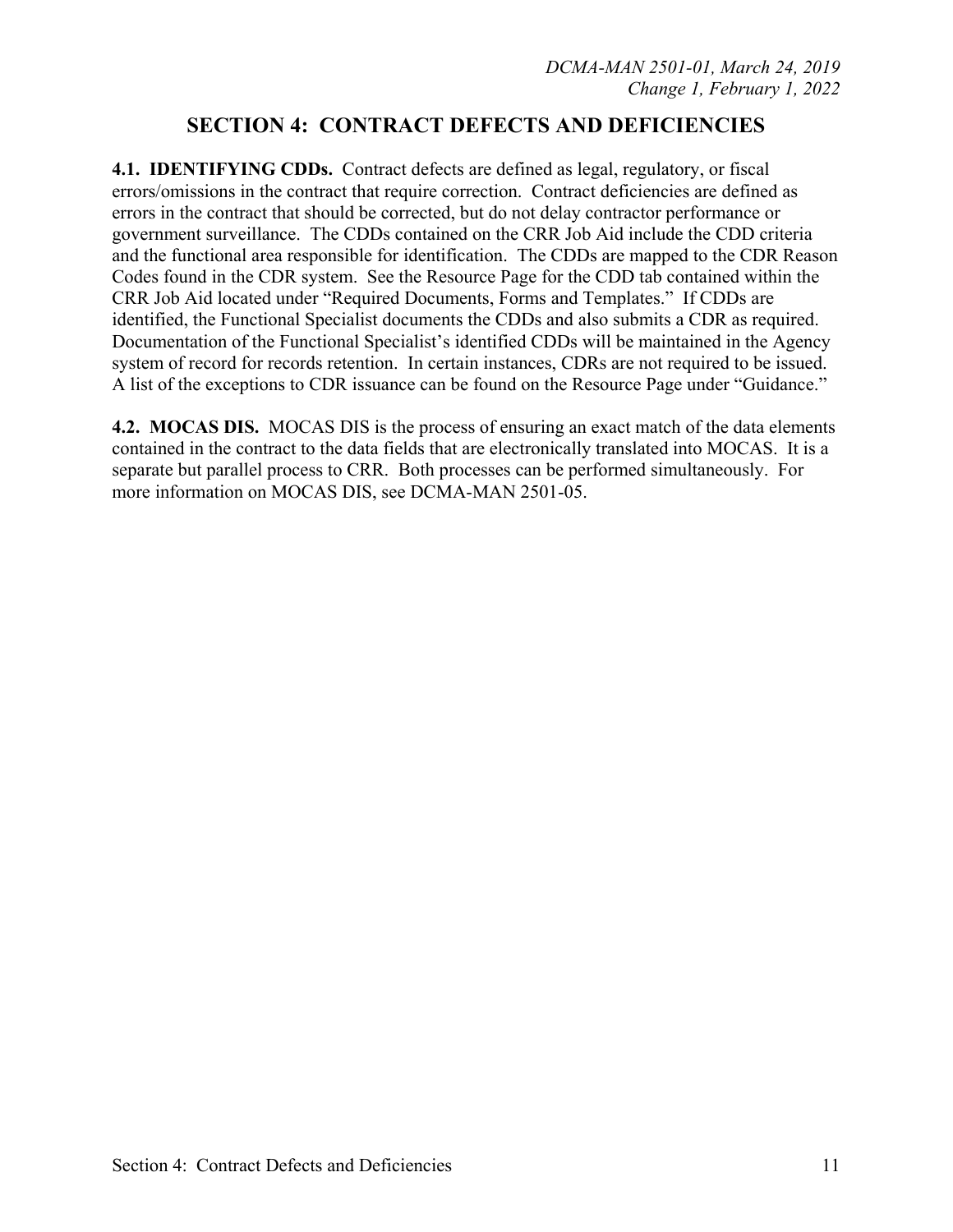## **SECTION 5: MODIFICATIONS**

**5.1. INTRODUCTION.** Contract modifications, as defined at FAR Subpart 2.101, means any written change in the terms of a contract. Modifications require review to determine any changes to contract requirements impacting surveillance and oversight of contract compliance. For additional information on contract modifications, refer to DCMA-MAN 2501-02, "Contract Modification Actions."

**5.2. MODIFICATION RECEIPT.** The automated modification list, maintained within the Agency's system of record for CR&R, serves to document the receipt and processing of modifications.

### **5.3. MODIFICATION ROUTING.**

a. All modifications are routed to the appropriate function(s) IAW requirements identified.

 b. Termination for Convenience modification, refer to DCMA-MAN 2501-06, "Terminations," Section 3.

 c. Termination for Default modification, refer to DCMA-MAN 2501-07, "Contract Closeout," Paragraphs 6.1.b. and 6.2.d.

**5.4. MODIFICATION REVIEW.** Functional Specialists routed modifications for CRR must review the changes implemented by the modification. If the modification adds/removes KCR(s) identified previously, the previous review documentation must be updated to reflect these changes by the applicable Functional Specialist. This updated review documentation will be maintained in the Agency system of record for record retention. If the modification makes changes to the contract requirements, other than KCRs, such as contract deliverables, delivery schedule data, payment data, etc., those changes will be reviewed and validated during DIS. For more information on DIS, refer to DCMA-MAN 2501-05. When a modification transfers administration to DCMA, CRR should be accomplished as if it is a new contract to include making a WA determination if needed, and reviewing the contract and modification(s), IAW this Paragraph and Paragraph 3.6.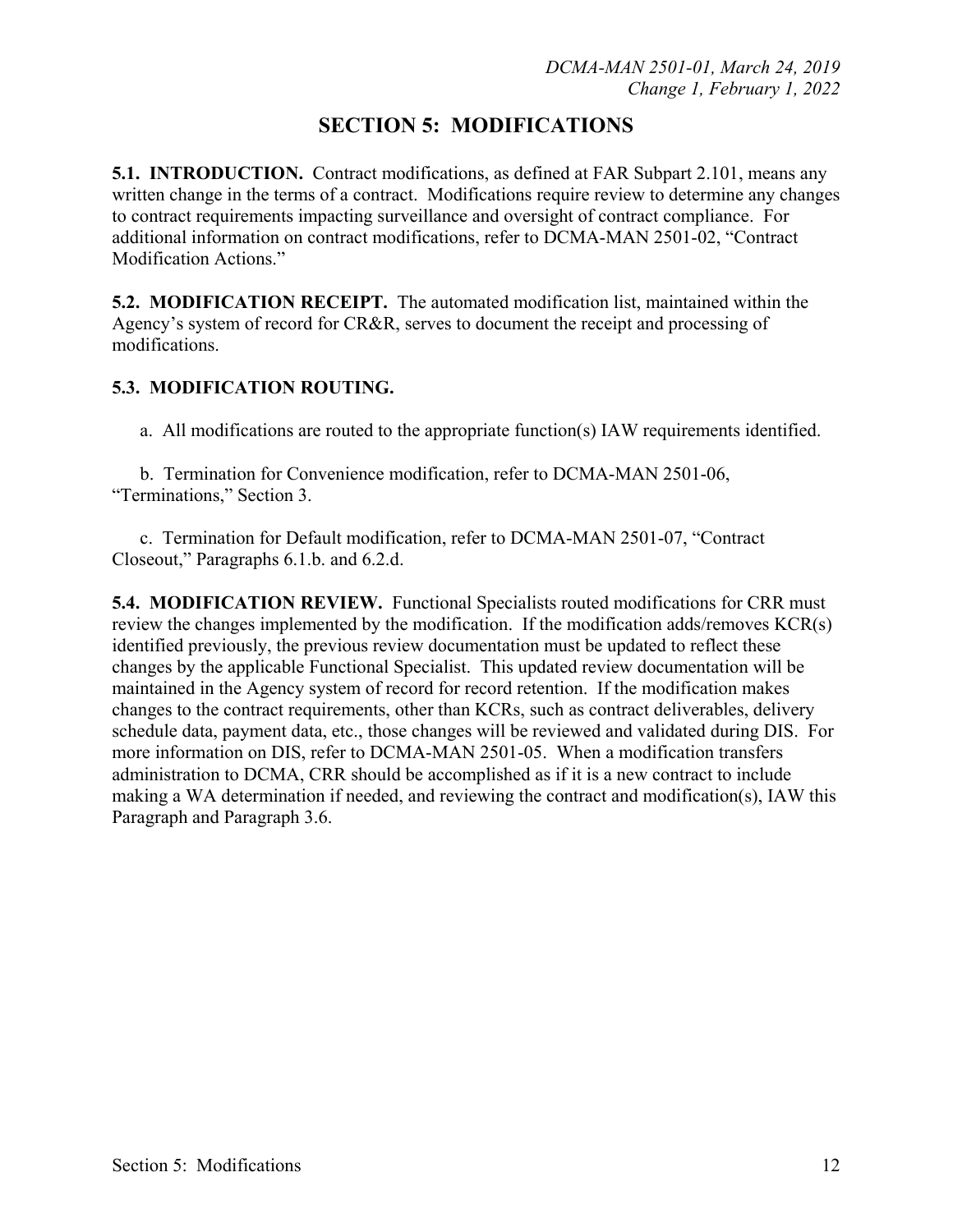## **SECTION 6: SPECIAL PROGRAMS COMMAND**

**6.1. CONTRACT RECEIPT.** Within DCMAS, work (both new and follow-on involving SAP or SCI) is accepted by Senior Acquisition Analyst on behalf of the DCMAS Director. In some cases, the customer may make the request for continued support directly to Eastern, Central, Western, Aircraft Integrated Maintenance Operations, or International CMO leadership and/or their functional personnel providing current support. Upon receipt, Functional Specialists in Operational Units must review the contract to determine if it contains SAP or SCI. If so, the information must be forwarded to the DCMAS Senior Acquisition Analyst for review to determine if a delegation or transfer of work to DCMAS is required. Indicators to the Functional Specialist that SAP or SCI are involved include: a DD Form 254, "DoD Contract Security Specification," with Block 10.e.(1) or 10.f. marked "YES;" some of the contract documents are provided under separate means such as a classified system; and/or the contract is paid by other sensitive disbursement offices (i.e., Special Pay/Defense Finance Accounting Service).

**6.2. CONTRACT REVIEW.** DCMAS will utilize authorized CMO tools to record/ validate KCRs identified in their contract and modification reviews. Records of CRR will be retained and managed IAW local and customer procedures.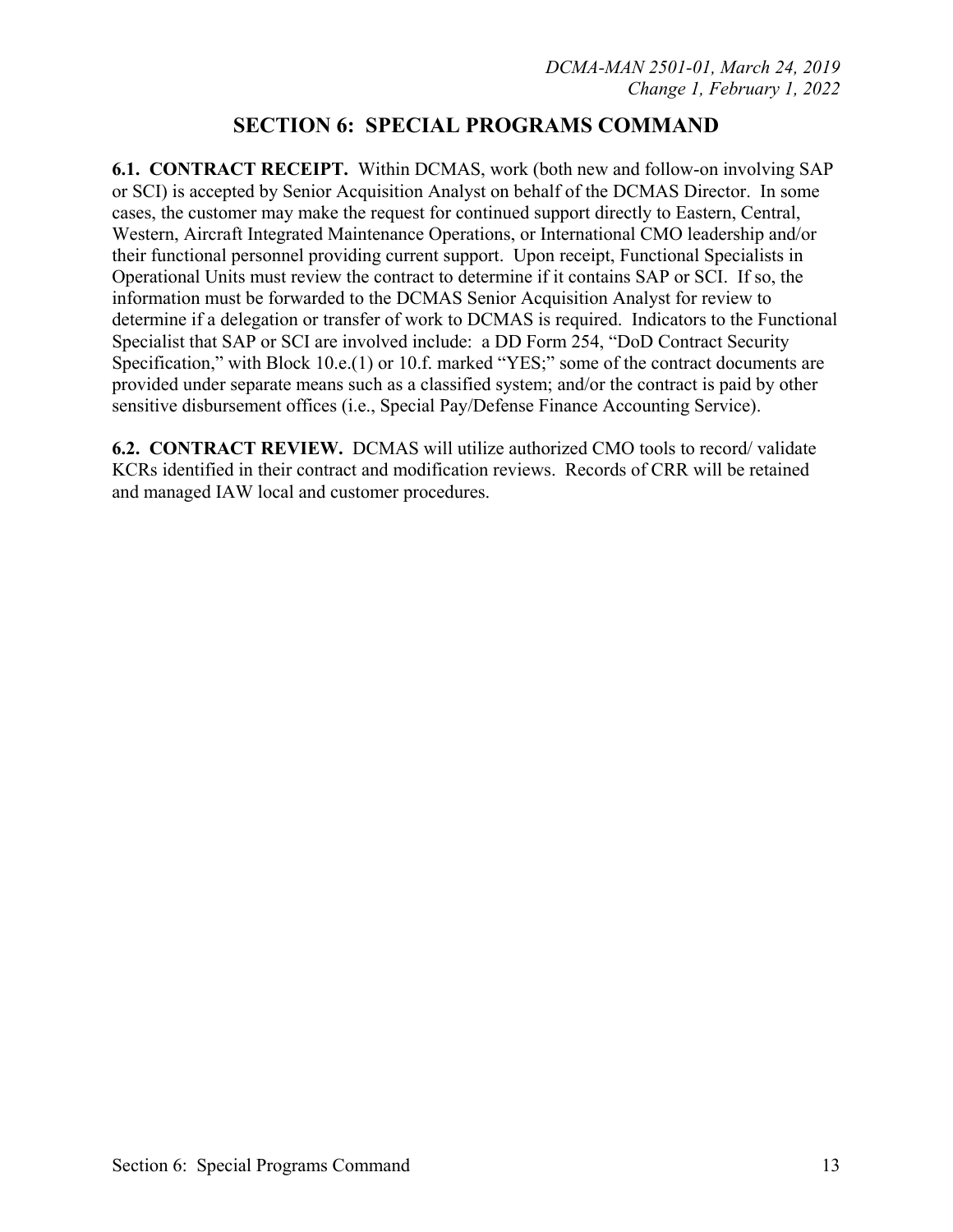## **SECTION 7: PROGRAM SUPPORT**

**7.1. CRR.** All new contracts and modifications will be evaluated during CRR to determine if they belong to a new program or are associated with an existing program or high visibility commodity.

**7.2. NEW PROGRAM OR HIGH VISIBILITY COMMODITY.** Upon receipt of a new program contract, the Functional Specialist must notify the FLS of receipt of a contract associated with a program for processing IAW DCMA-MAN 3101-01, "Program Support." The CMT will perform CRR.

### **7.3. EXISTING PROGRAM OR HIGH VISIBILITY COMMODITY.**

 a. If a Program Support Team (PST) is assigned, contracts and modifications will be routed to the PST to perform CRR in collaboration with the ACO to ensure complete and timely CRR.

 b. If a PST is not assigned, CRR will be performed by the CMT (i.e., an existing program that does not have a Program Reporting Requirement).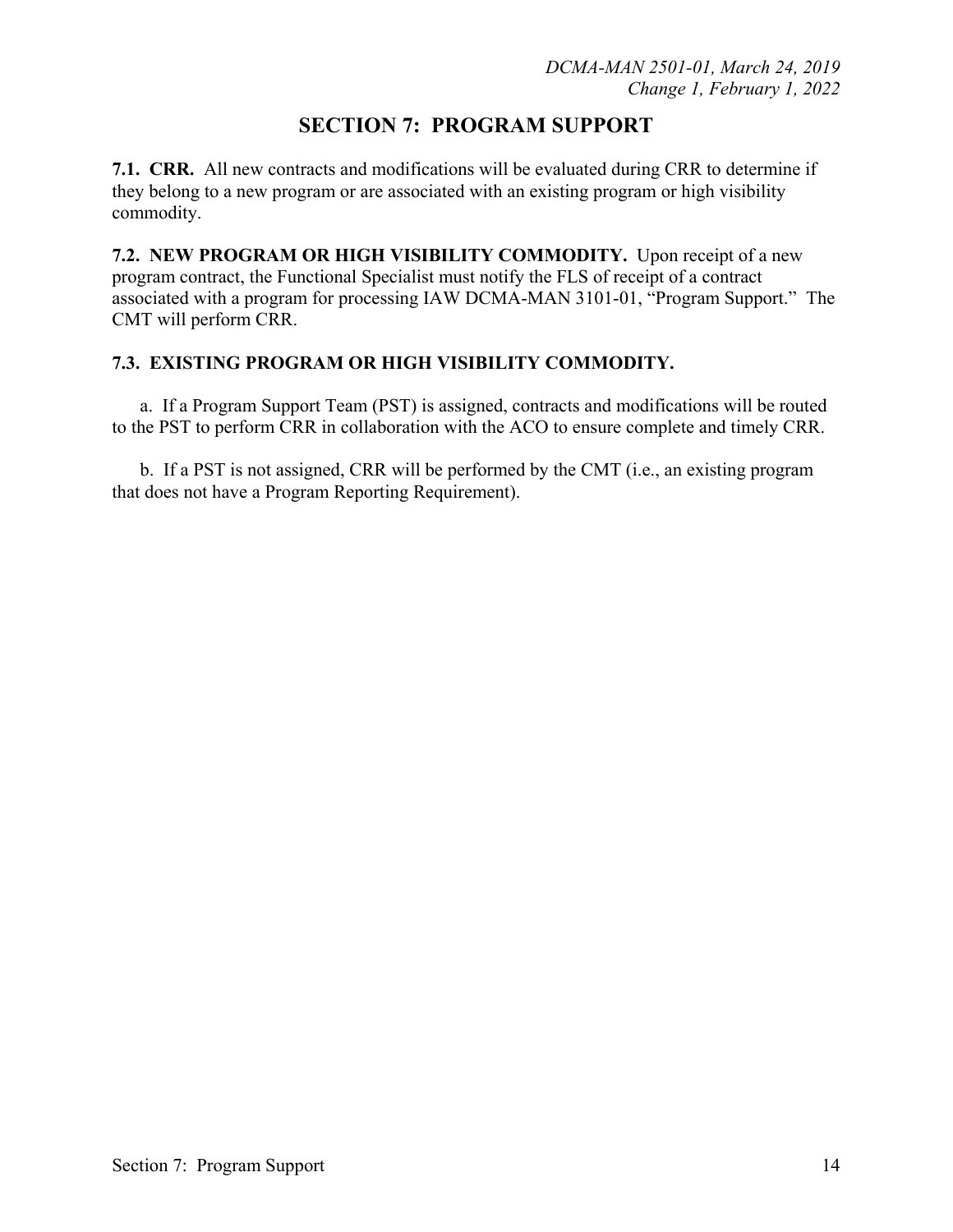## **GLOSSARY**

### **G.1. DEFINITIONS.**

**ACO.** The government contracting officer responsible for government contract administration.

**CDD.** Contract defects are defined as legal, regulatory or fiscal errors/omissions in the contract that require correction. Contract deficiencies are defined as errors in a contract that should be corrected, but do not delay performance.

**CDR.** A web application in the Procurement Integrated Enterprise Environment used to report, route, track and resolve identified contract deficiencies.

**CDRL.** A list of authorized data requirements for a specific procurement that forms part of a contract. It is comprised of either a single DD Form 1423, "Contract Data Requirements List (CDRL)," or a series of DD Forms 1423 containing data requirements and delivery information.

**CLIN.** CLINs are specified in FAR Subpart 4.10. They serve two purposes: (1) They break the contract down by the commodities being procured (labor hours of services, funding for travel, quantity of product A, quantity of product B, etc.) and (2) they provide for traceable accounting classification citations.

**CMO.** An organizational unit within DCMA that serves at the tactical level responsible for managing and administering assigned contracts from contract receipt to contract closeout IAW FAR Part 42, DFARS Part 242, DoD Regulations and Agency instructions. CMOs normally perform contract administration functions for an assigned geographic area or at resident contractor locations.

**CMT.** An application that provides functionality to permit routing procurement instruments and documents to personnel with functional roles.

**Contract.** A mutually binding legal relationship obligating the seller to furnish the supplies or services (including construction) and the buyer to pay for them. It includes all types of commitments that obligate the Government to an expenditure of appropriated funds and that, except as otherwise authorized, are in writing. In addition to bilateral instruments, contracts include (but are not limited to) awards and notices of awards; job orders or task letters issued under basic ordering agreements; letter contracts; orders, such as purchase orders, under which the contract becomes effective by written acceptance or performance; and bilateral contract modifications. Contracts do not include grants and cooperative agreements covered by Section 6301 of Title 31, United States Code.

**CRR.** The act of receiving and reviewing procurement instruments for requirements within DCMA's purview by various functional areas.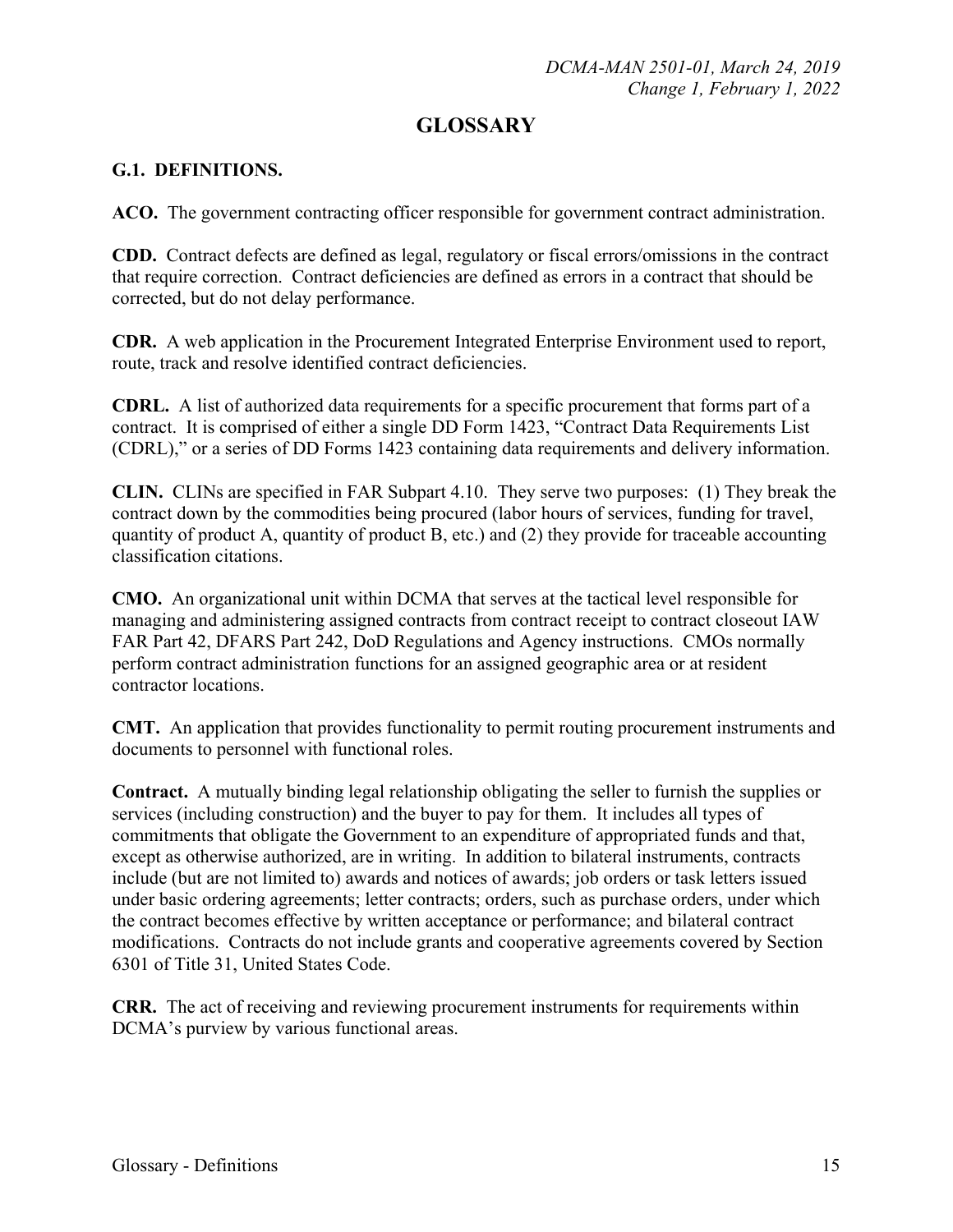**DIS.** A separate administrative process that matches payment system data to contract data and coordinates all necessary corrections.

**DoD Activity Address Code.** A six position code that uniquely identifies a DoD unit, activity, or organization that has the authority to requisition, contract for, receive, have custody of, issue, or ship DoD assets, or fund/pay bills for materials and/or services.

**Functional Group Lead.** Highest ranking functional representative at any level for distribution of new and existing workload at the functional level.

**Functional Specialist.** Technical expert in a specific discipline.

**KCR.** Contract requirements defined by function that drive surveillance events.

**Mission Work.** FAR 42.302(a) and (b), DFARS 242.302(a) and (b), FAR 42.202 for Defense agencies. DoD Agencies are the military departments and the defense agencies. The military departments are the Departments of the Army, Navy, and Air Force. The defense agencies are the following: Defense Advanced Research Projects Agency, Defense Commissary Agency, DCMA, Defense Finance and Accounting Service, Defense Information Systems Agency, Defense Intelligence Agency, Defense Logistics Agency, Defense Security Cooperation Agency, Defense Security Service, Defense Threat Reduction Agency, Missile Defense Agency, National Geospatial-Intelligence Agency, National Security Agency, United States Special Operations Command, and United States Transportation Command.

**MOCAS.** Database designed to provide DCMA with electronic information necessary to accomplish their mission of contract and payment administration.

**Modification.** A contract modification is any written change in the terms of the contract (FAR 2.101).

**Non-Mission Work.** Anything that does not conform to the definition of mission work in DFARS 242.202(a)(i).

**PAO.** Aids both Government and contractor personnel to achieve a clear and mutual understanding of all contract requirements, and to identify and resolve potential problems. However, it is not a substitute for the contractor's fully understanding the work requirements at the time offers are submitted, nor is it to be used to alter the final agreement arrived at in any negotiations leading to contract award.

**PCO.** The only individual authorized to issue a solicitation and award a contract. The PCO is warranted and appointed by the Head of the Contracting Agency. In most instances, the term "contracting officer" refers to the PCO.

**Requirements.** Terms and conditions identifiable with clauses and keywords.

**Risk.** Event or condition that may have a negative effect on achieving objective.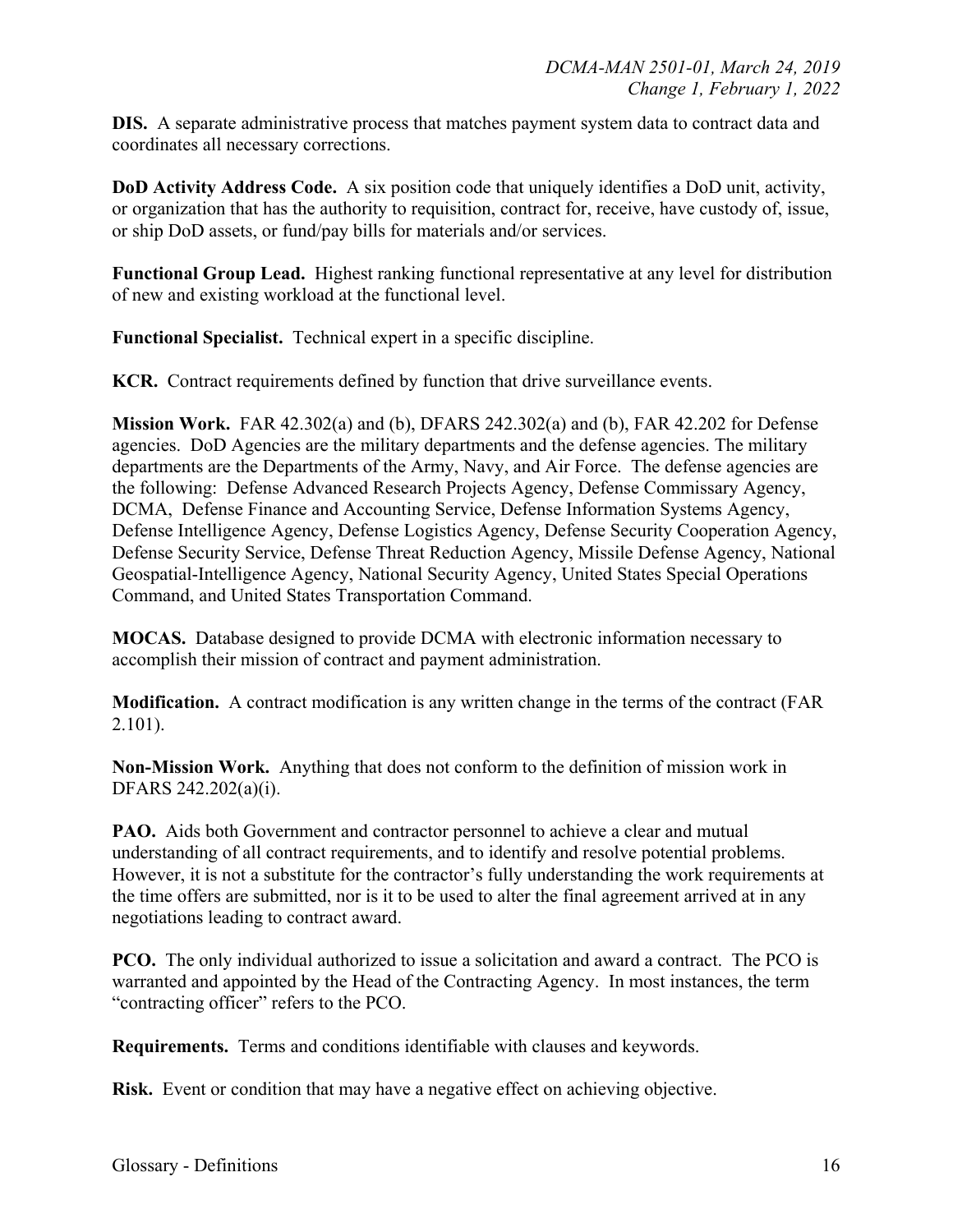**Risk Mitigation.** Action that accepts/avoids/transfers/mitigates risk.

**Schedule Data.** Time of delivery or performance.

**SOW.** The SOW defines (either directly or by reference to other documents) all (nonspecification) performance requirements for contractor effort. The SOW should specify in clear, understandable terms the work to be done in developing the goods or services to be provided by a contractor

**Technical Data Package.** A technical description of an item adequate for supporting an acquisition strategy, production, engineering and logistics support. It consists of all applicable technical data such as drawings and associated lists, specifications, standards, performance standards, quality assurance requirements, software and packaging details.

WA. The review, prioritization, and acceptance of mission work, considering assigned resources to perform CAS functions, and to accept non-mission work when a support agreement is approved by the DCMA Director.

**WAL.** The individual (Initial, Secondary and Tertiary) with organizational expertise responsible for performing WA.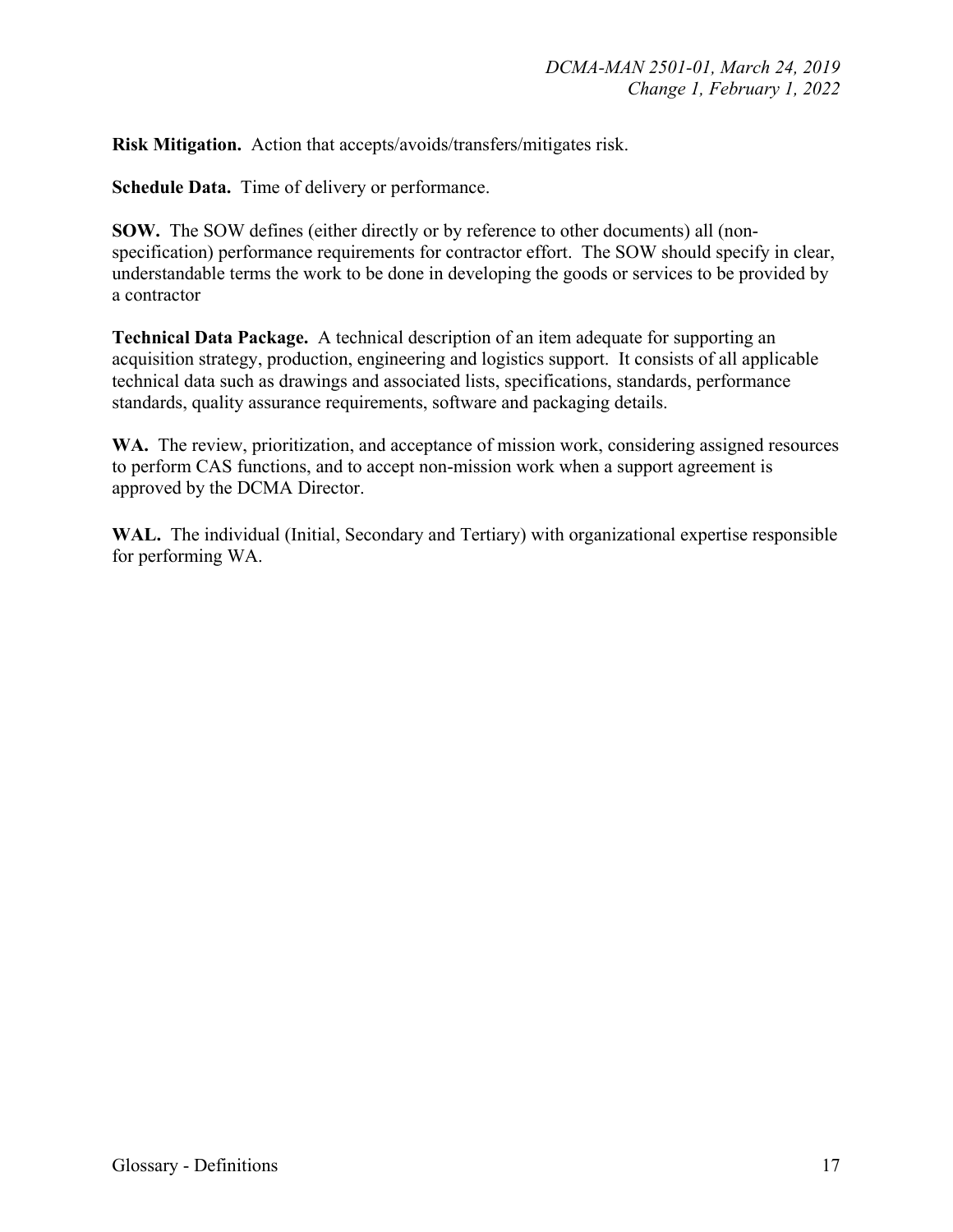# **GLOSSARY**

## **G.2. ACRONYMS.**

| <b>ACO</b>      | Administrative Contracting Officer                |
|-----------------|---------------------------------------------------|
| CAS             | contract administration services                  |
| <b>CDD</b>      | <b>Contract Defects and Deficiencies</b>          |
| <b>CDR</b>      | <b>Contract Deficiency Report</b>                 |
| <b>CDRL</b>     | <b>Contract Data Requirements List</b>            |
| <b>CLIN</b>     | <b>Contract Line Item Number</b>                  |
| <b>CMO</b>      | <b>Contract Management Office</b>                 |
| <b>CMT</b>      | <b>Contract Management Team</b>                   |
| <b>CRR</b>      | <b>Contract Receipt and Review</b>                |
| <b>DCMA-MAN</b> | <b>DCMA</b> Manual                                |
| <b>DCMAS</b>    | <b>DCMA</b> Special Programs Command              |
| DD Form 254     | DoD Contract Security Specification               |
| DD Form 1423    | Contract Data Requirements List (CDRL)            |
| <b>DFARS</b>    | Defense Federal Acquisition Regulation Supplement |
| <b>DIS</b>      | Data Integrity Screening                          |
| FAR             | <b>Federal Acquisition Regulation</b>             |
| <b>FLS</b>      | <b>First Level Supervisor</b>                     |
| <b>IAW</b>      | in accordance with                                |
| <b>KCR</b>      | key contract requirement                          |
| <b>MOCAS</b>    | Mechanization of Contract Administration Services |
| PAO             | <b>Postaward Orientation</b>                      |
| PCO             | Procurement Contracting Officer                   |
| PGI             | Procedures, Guidance, and Information             |
| PoP             | Place of Performance                              |
| <b>PST</b>      | Program Support Team                              |
| QAR             | Quality Assurance Representative                  |
| <b>SAP</b>      | <b>Special Access Programs</b>                    |
| <b>SCI</b>      | Sensitive Compartmented Information               |
| <b>SOW</b>      | <b>Statement of Work</b>                          |
| <b>WA</b>       | Workload Acceptance                               |
| <b>WAL</b>      | Workload Acceptance Lead                          |
| <b>WP</b>       | <b>Workload Prioritization</b>                    |